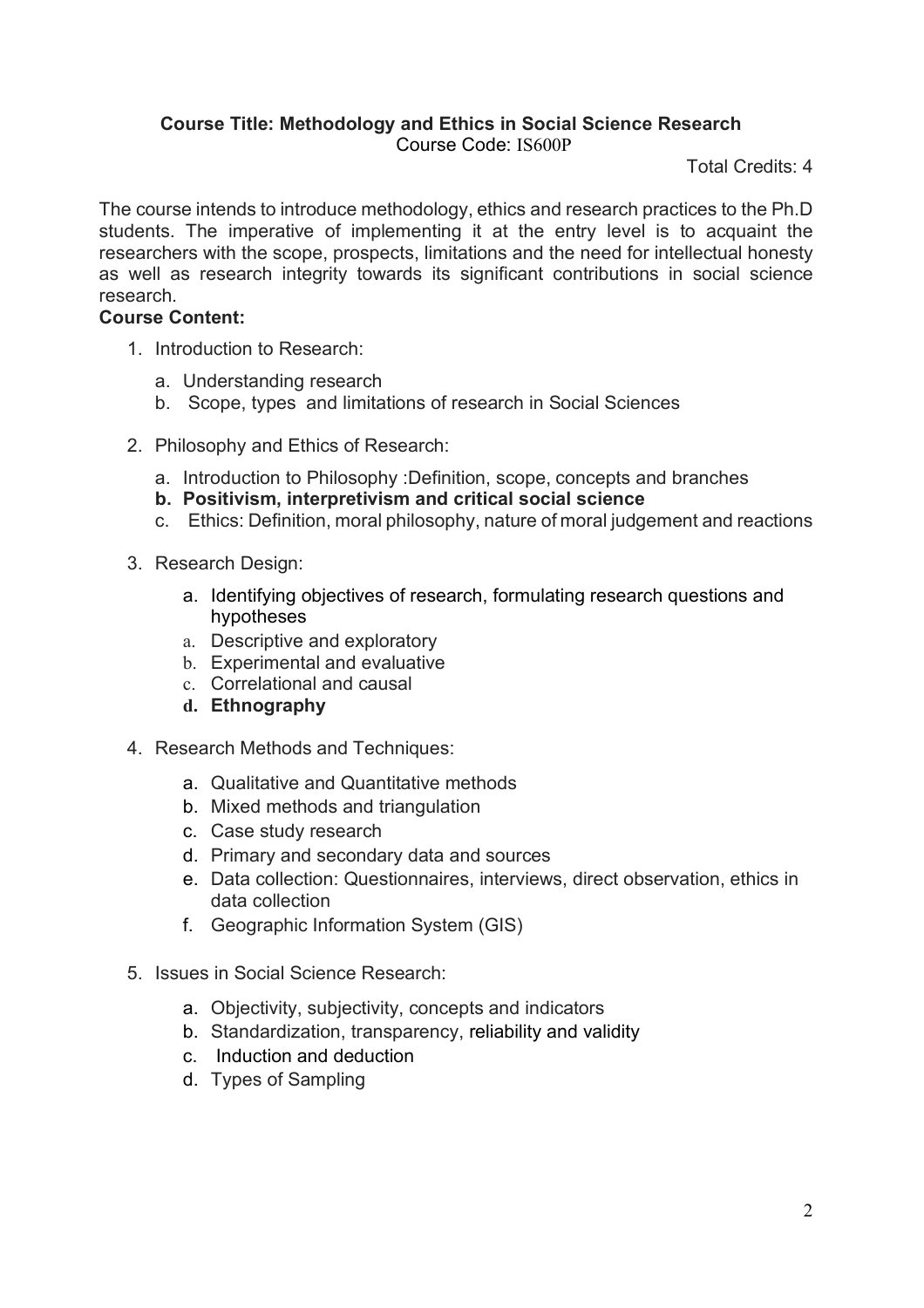- 6. Qualitative Data Analysis:
	- a. Content Analysis
	- b. Narrative Analysis
	- c. Discourse analysis
	- d. Thematic Analysis
	- e. Grounded theory
- 7. Quantitative Data Analysis :
	- a. Descriptive Statistics and Inferential Statistics
	- b. Measures of Central Tendency
	- c. Analysis of Variance and Multiple Analyses of Variance
	- d. Correlation and Regression
	- e. Factor Analysis, Cluster Analysis and Discriminant Analysis
	- f. Uses of SPSS: Data Analysis Software
- 8. Publication Ethics:
	- a. Introduction to publication ethics, Best practices/standards-setting initiatives and guidelines: COPE, role of IERB, JNU
	- b. Publication misconduct, FFP, Complaints and appeals
	- c. Issues around authorship and contributorship
	- d. Plagiarism detection tools: Turnitin, Urkund and other open software tools
- 9. Open Access Publishing
	- a. Open access publications and initiatives
	- b. SHERPA/RoMEO online resource to check publisher's copyright and self- archiving policies
	- c. Software tool to identify predatory publications developed by SPPU
	- d. Journal finder/journal suggestion tools *viz* JANE, Elsevier Journal Finder, Springer Journal Suggester etc.
- 10.Databases and Research Metrics:
	- a. Databases: Indexing databases
	- b. Citation databases: Web of Science, Scopus etc.
	- c. Research Metrics: Impact factor as per Journal Citation Report, SNIP,SJR,IPP, Cite score
	- d. Metrics: h-index, g index, i10 index, altmetrics

## **Suggested readings:**

Agesti, Alan and Barbara Finlay (1997), *Statistical Methods for the Social Sciences*. New Jersey: Prentice-Hall.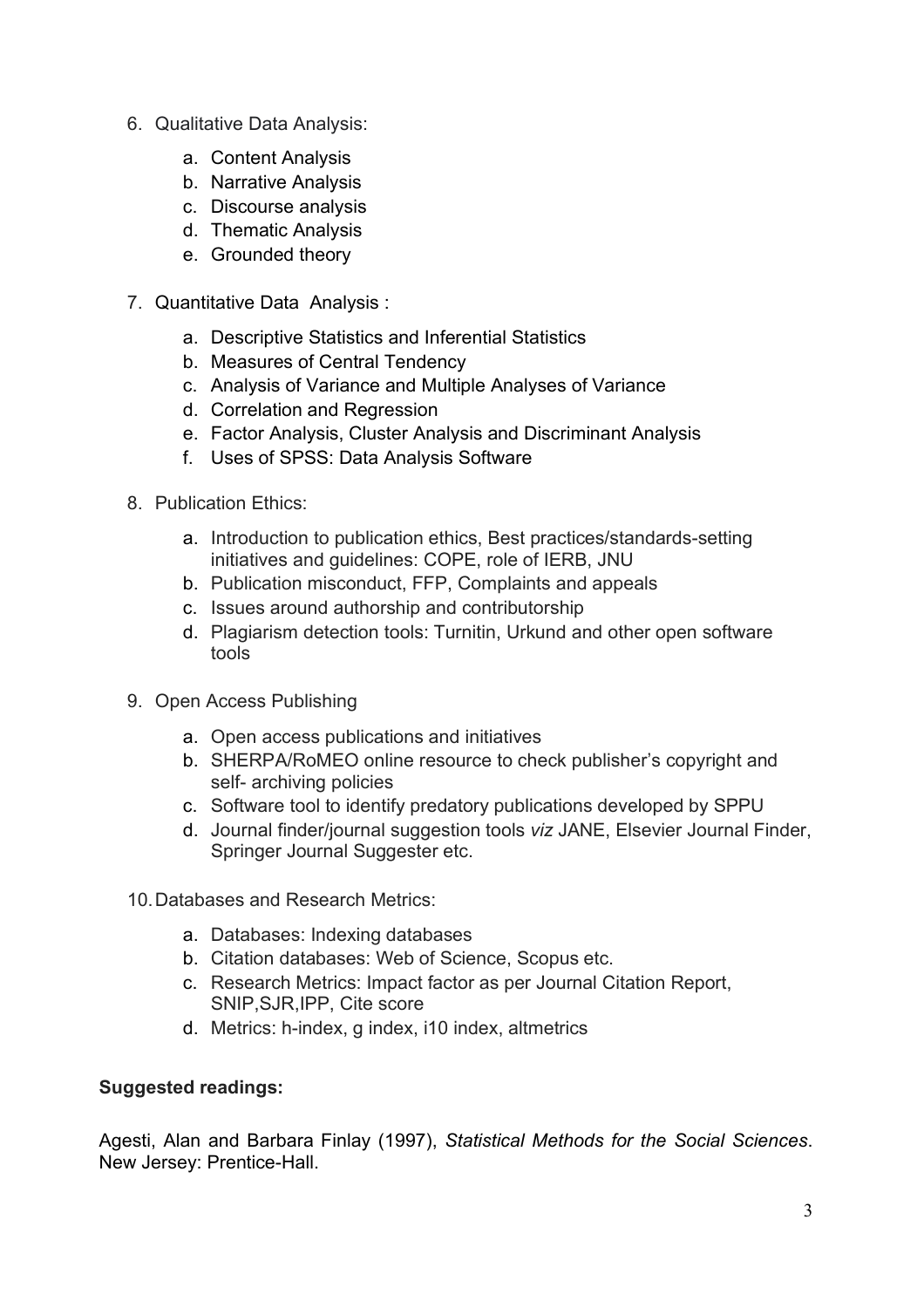Allen, T. Harrell (1978). *New Methods in Social Science Research.*New York:Prager Publishers.

Anderson, K.A. & Cvetkovic , V. B. (2010). *Stop Plagiarism : A Guide to Understanding and Prevention.*Neal-Schuman.

Beall, J. (2012)."Predatory Publishers are Corrupting Open Access", *Nature*, 489(7415), https:doi.org/10.1038/489179a

Bird, A.(2006). *Philosophy of Science.* London: Routledge.

Bryman, Alan(2016). *Social Research Method*s.Oxford: Oxford University Press.

Burkholder, Gary J.etl.(eds.) (2019). *Research Design and Methods: An Applied Guide to the Scholar -Practitioner.* London: Sage Publications.

Byrne, David (2002). *Interpreting Quantitative Data.* London: Sage Publications .

Charmaz, Kathy (2006). *Constructing Grounded Theory.* London: Sage Publications.

Creswell, John W. and Creswell, John David (2017).*Research Design*: *Qualitative , Quantitative and Mixed Methods Approaches.* London : Sage Publications.

Denzin, Norman K. and Lincoln, Yvonna S. (eds.)(2011). *The Sage Handbook of Qualitative Research.* London:Sage Publications.

Flick, Uwe(2011). *Introducing Research Methodology: A Beginner's Guide to Doing a Research Project.* London:Sage Publications.

Goode,William J. and Hatt, Paul K.(1952). *Methods in Social Research.*New York: McGraw-Hill

Hillway,T.(1964). *Introduction to Research.* Boston: Houghton Mifflin.

King, Gary C., Robert Keohane and Sidney Verba (1994), *Designing Social Inquiry: Scientific Inference in Qualitative Research*, Princeton: Princeton University Press.

Lamont ,Christopher(2021). *Research Methods in International Relations.*Oxford :Oxford University Press.

MacIntyre, Alasdair(1967).*A Short History of Ethic*s.London: Routledge & Kegal Paul Ltd.

Maxwell, Albert E. (1961). *Analysing Qualitative Data.*NewYork:John Wiley & Sons.

Mukherji, Partha Nath (ed.,) *Methodology in Social Research: Dilemmas and Perspectives* (New Delhi/Thousand Oaks/London: Sage, 2000).